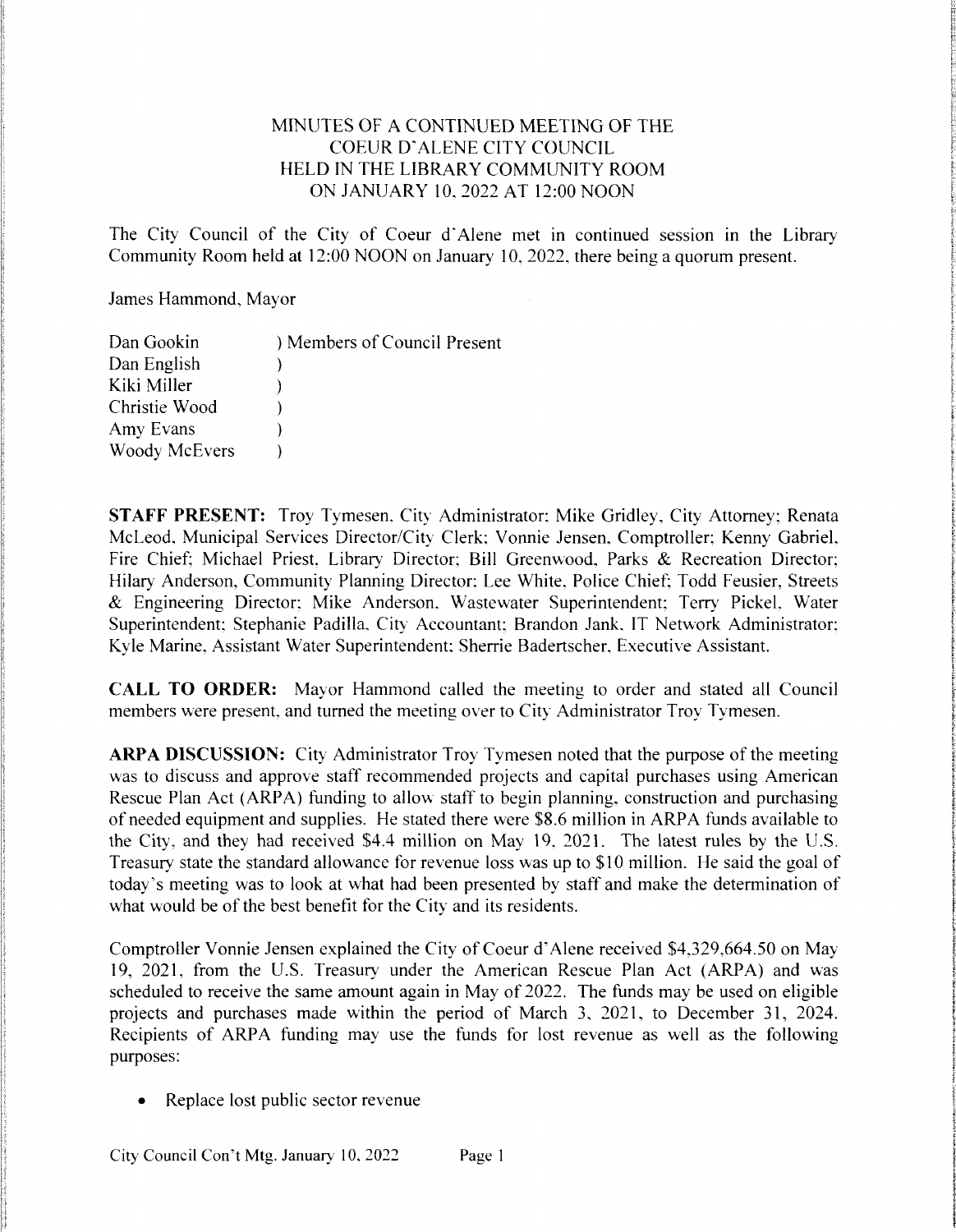- Invest in water, sewer, and broadband infrastructure  $\bullet$
- Support public health expenditures
- Address negative economic impacts caused by the public health emergency
- Provide Premium pay for essential workers  $\bullet$

She stated the City's lost public sector revenue amounts based on the GFOA formula was \$5,112,874, and recipients have been given broad latitude to use lost public sector revenue funding to support any government services. She said the City had previously reported \$148,000 of expenditures of ongoing COVID related expenses. City Departments were asked to propose projects to be funded by ARPA which were not funded in the budget or whose funding in the budget was reduced or eliminated for other needed projects. A committee with broad representation from throughout City staff met to discuss the proposed projects, funding alternatives, ARPA guidelines, and priorities. A short list to present to Council was agreed upon, with the expectation that further projects would be proposed at a later date. The committee members agreed that the projects on the short list met ARPA guidelines and represented high priority items. Ms. Jensen went over round one and future projects which included:

### **ROUND ONE**

- Police Station Expansion  $-$  \$4,500,000
- Opticoms 31 intersections, 64 vehicles  $$620,460$
- EMS Officer  $3/3/21$  through  $9/30/24 $581,000$
- Network Upgrade  $-$  \$547,855
- Western Star Dump Truck w/ Plow & Snow Gate \$226,551  $\bullet$
- PPE Supplies \$100,000  $\bullet$
- Grant Admin at  $25\% 3/3/2021 09/30/2024 $91,000$  $\bullet$
- Integrated Case Management System \$58,700  $\bullet$
- Message Boards \$70,552  $\bullet$
- Fire Station Flooring \$45,000  $\bullet$
- Wireless AP Replacement \$35,937
- Parkside Tower Wireless Project \$19,830
- Field Dresser Bunker Rake \$19,337
- Library Access Control System \$10.258

### **FUTURE PROJECTS**

- Building Dept Inspection Vehicle \$25,522
- Streets Dept HVAC Upgrades \$47,000
- Police Dept Generator Replacement \$55,000
- Fleet Truck Lift Gate \$6,000
- Streets Dept Interior Lighting Improvements  $$30,000$
- Police Dept Gate Operators Replacement  $$27,500$
- Street Dept Gate Automation \$5,000  $\bullet$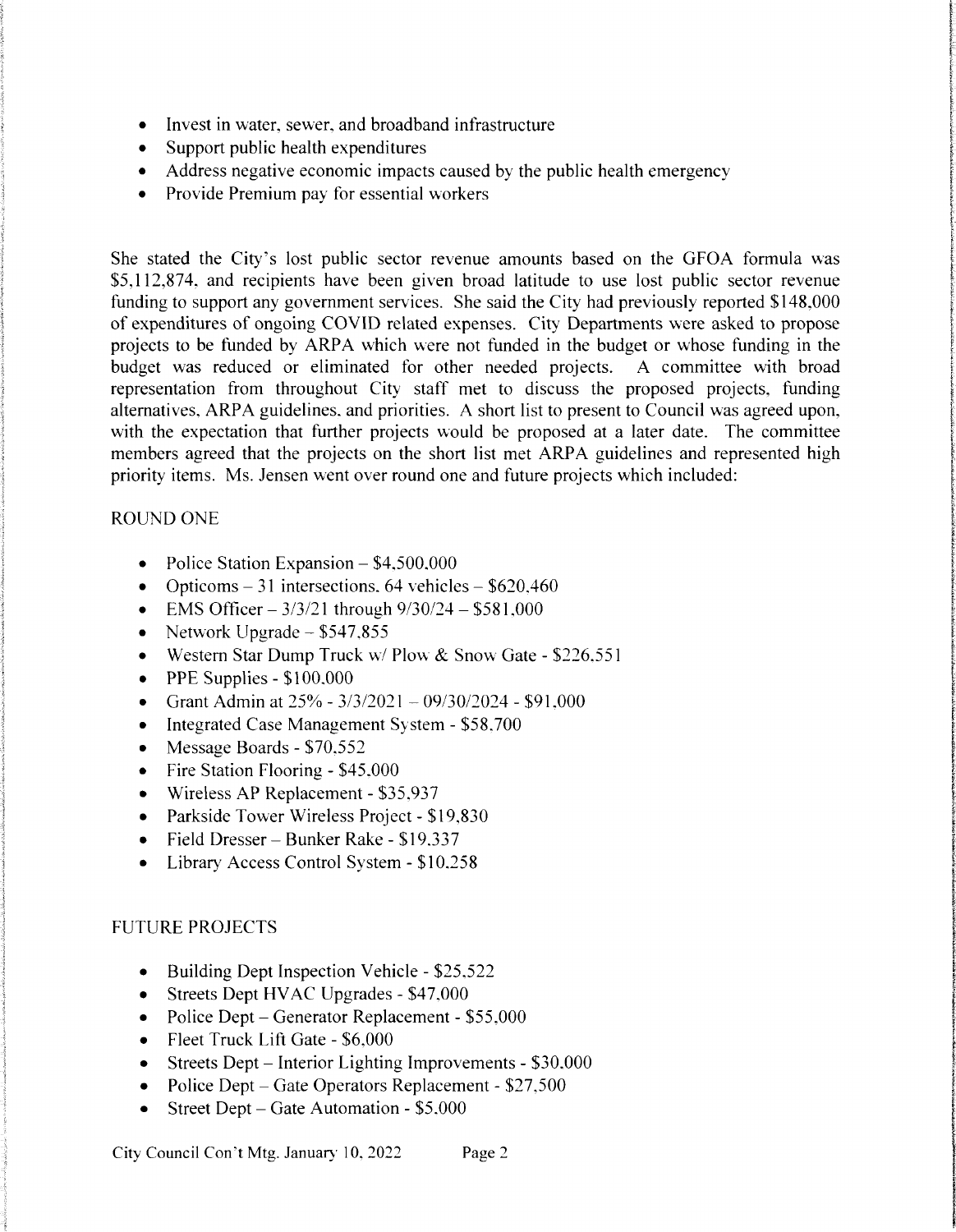- Street Dept Vehicle Access Gate Improvements \$9,000  $\bullet$
- Museum Roof Replacement \$47,474
- Police Dept Boiler Piping Correction \$12,000  $\bullet$
- Police & Fire Station 2 Vehicle Gate Hinge \$2,155  $\bullet$
- Building Maintenance Vehicle Replacement \$30,000  $\bullet$
- $\bullet$ Fiber Connectivity to Atlas Waterfront - \$86,109
- Library Water Bottle Filling Station \$5,000  $\bullet$
- Library HVAC including  $UV $177,000$  $\bullet$
- Parks Pickup Truck \$30,000  $\bullet$
- Parks Tractor with Loader \$60,000  $\bullet$
- Parks Turf Sweeper \$46,000  $\bullet$
- Parks Turf Vehicle \$28,995
- Parks—Mower—\$15.977  $\bullet$
- WW Operational Technology Upgrade, SCADA, PLC \$600,000  $\bullet$
- Water Security System at 22 Well Sites \$145,000
- Water SCADA System reliability improv \$35,000
- Water Server Upgrades \$78,500

# DISCUSSION:

Councilmember Gookin asked about replacing lost revenue and if the City may receive up to the \$10 million without providing verification, and if staff had gone through the calculations, with Mr. Tymesen responding they had.

Councilmember English asked if the City may use the funds for regularly budgeted items, with Ms. Jensen stating they could.

Councilmember Gookin asked which Museum building was being roofed, with Ms. Jensen stating she was not sure. Mr. Gookin asked if it was the building that was part of the Four Corners Master Plan which stated the building would be torn down. Councilmember Wood said she thought there may be a new purpose for the building to be used by the Police Department and would like to revisit the issue at a later time with the Council.

Councilmember McEvers asked how many projects were already budgeted in the current fiscal year and what would happen to the already budgeted funds, with Ms. Jensen stating she would look at the numbers and get the information to Council, yet ultimately the money would stay in the budget and would go into the fund balance if not used during the fiscal year. A budget amendment would be made at the end of the fiscal year.

Councilmember Gookin asked about the lost revenue numbers and felt the City was whole and didn't have any lost revenue. He asked if the City had received less in property or sales taxes and where the lost revenue was coming from, with Ms. Jensen responding property taxes were normal, yet sales taxes were lower than projected. She stated the U.S. Treasury rules used the current census in order to create a formula to determine lost revenue due to the pandemic.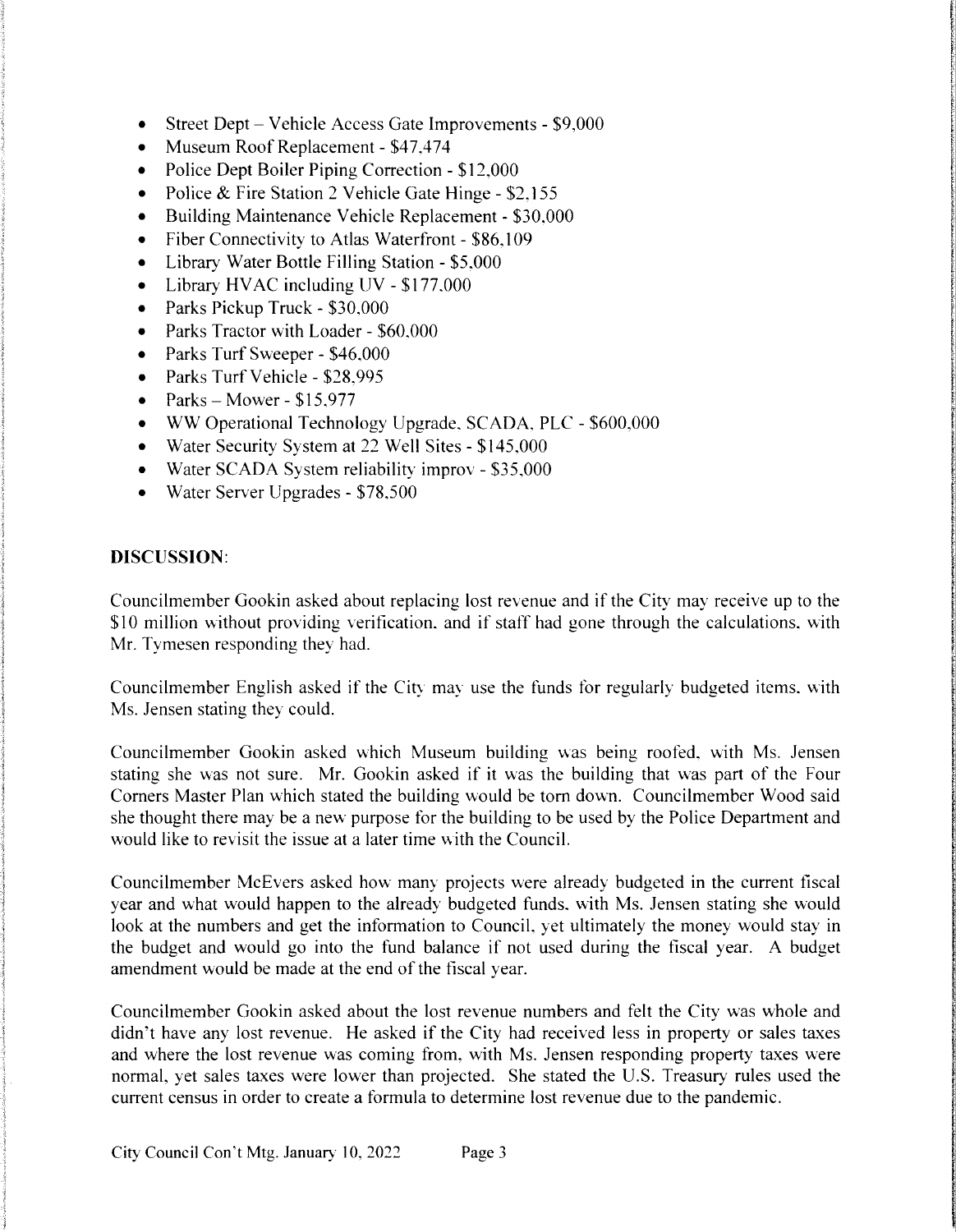Councilmember Wood noted in the prior year's budget the City used \$1 million of fund balance, made budget cuts, and did not fund all budget needs.

Mayor Hammond asked if Council had previously voted to accept the funds, with Mr. Tymesen stating that staff was looking for a motion to accept the funds today. Mr. Tymesen stated it could be a two-step process; vote to accept the funds, then a separate vote to approve the expenditure of a portion of the funds on approved projects/equipment.

Mayor Hammond stated the goal of today's workshop would be to first decide if the City would accept the federal funds, and secondly, which projects and/or purchases would be a priority for the City and best serve the citizens.

Mayor Hammond reminded the audience that today's meeting was a workshop and not a public hearing, and no public comment would be taken.

MOTION: Motion by Wood, seconded by English, to accept federal funds under the American Rescue Plan Act of 2021, in the amount of \$8,659, 329.

# DISCUSSION:

Councilmember Gookin mentioned there was currently record inflation, and by accepting the funds it would lead to more inflation, increasing the costs of goods, and hurt those most vulnerable in the community. He said he hoped the City would use fiscal discipline and not accept the funds.

Councilmember Wood stated the reason for the workshop was to discuss the funding and prioritize how it would be spent.

Councilmember McEvers asked if during a workshop Council could make a motion and move forward, with City Clerk Renata McLeod stating yes, the meeting was noticed according to law. Mayor Hammond noted last Tuesday's Council meeting had been continued to the current meeting.

Councilmember English noted he agreed it made sense to break out the motion to accept the funds, and a separate motion to allocate the funds. He stated he was in support of the motion to accept the funding.

Councilmember Miller asked if in addition to the motion to accept the funds, would there be a motion on how to spend the funds, or would Council discuss priorities and spending and approve them at a later council meeting. Mayor Hammond responded if Council were to approve the acceptance of the funds, then further discussion should happen with Council and staff, and the general public, and it was his preference to not approve any expenditures today.

Roll Call; Gookin No; English Aye; Miller Aye; Wood Aye; Evans Aye; McEvers Aye. Motion carried.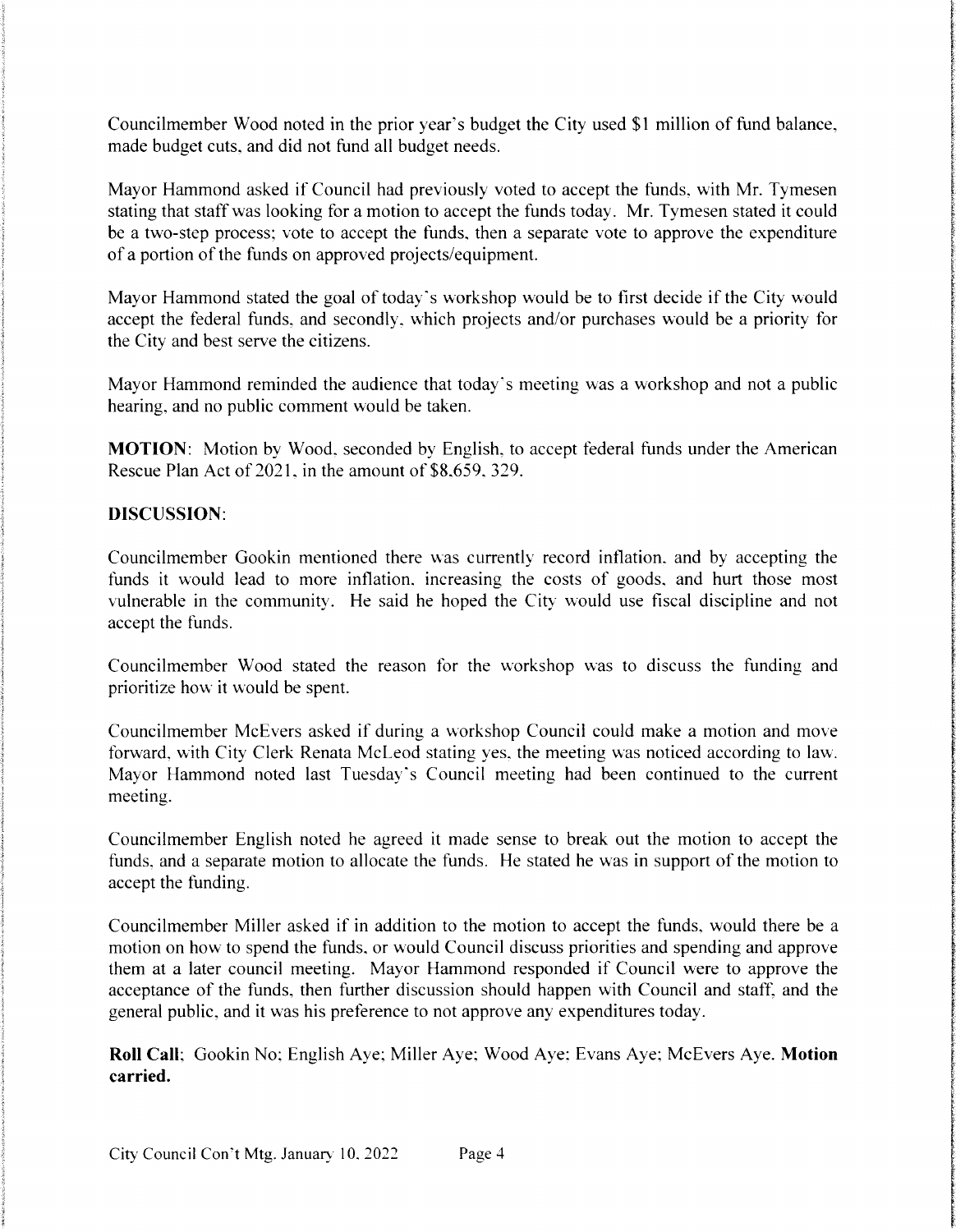Mayor Hammond called a five-minute recess at 12:35p.m.

Mayor Hammond called the meeting back to order at 12:41p.m. and asked the Clerk to note all Council members were present.

#### DISCUSSION:

Mayor Hammond stated Council had chosen to accept the funds and felt there was a consensus to have further discussion on the proposed expenditures.

Councilmember Miller noted she had been meeting with the Regional Housing and Growth Issues Partnership group and other local private and public groups regarding local housing issues. She said the groups were working to bring federal funds to the area to help with the housing crisis for low to moderate income households, which has been elevated during the pandemic. She said she would like an opportunity to bring an outline of a plan for options to spend funding on the local worker housing issues, and noted ARPA funds had been used to address housing issues. She said the City had experienced issues with hiring employees due to high housing costs.

Councilmember English stated the funding rules had recently changed and there was new information received recently. He said he appreciated staff's efforts to satisfy the funding needs. He felt this was a good time to step back and reevaluate the City's needs and where the money be best spent.

Councilmember Gookin stated he appreciated Councilmember's Miller and English's statements and said there were many areas that could be supported with the funds some of which included: households, food assistance, child care, small business assistance, non-profits, etc.

Councilmember Wood asked if staff would explain what federal funds the City had received and provided to the community in regards to housing assistance, small business assistance, etc. Community Planning Director Hilary Anderson noted that CDBG and COVID funds had been received and the City had worked with many local non-profits and community members. for housing assistance and childcare grants. Additionally, the City used CARES Act funds toward small business grants.

Councilmember Evans asked for a future workshop to discuss the matter and bring their ideas forward. Mayor Hammond stated it would be a good idea and he suggested Council review the priorities, and it would be helpful to bring general ideas on a broader level as to best serve the needs of the City. Councilmember Miller asked about the timeframe to spend the funds, with Ms. Jensen responding by December 31. 2024. Councilmember Wood stated the City may miss some bidding opportunities if they delayed too long. Councilmember Gookin asked the Police Chief if the police station expansion was a priority and if he had a presentation he would share. with Chief Lee White stating he did.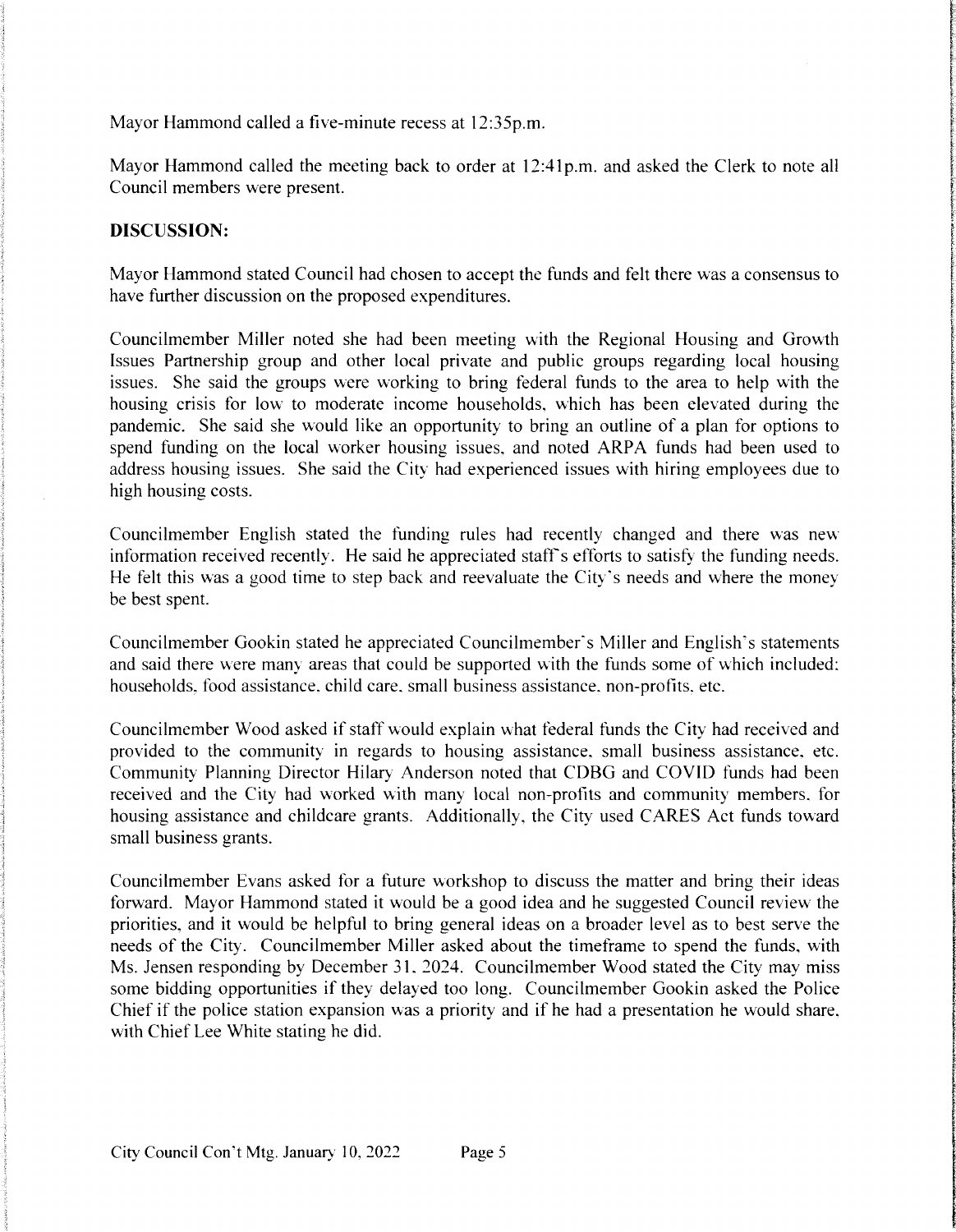Chief White gave a short presentation which went over the desperate need of space needed at the Police Department. He stated they exceed the maximum capacity in their locker rooms. He said he had ten  $(10)$  detectives working in an office built for four  $(4)$ . He stated the proposal would add 12,000 sq feet, and leave room for future expansion as needed. He stated there was no space for storage and there was a great need to expand their Emergency Operations Center (EOC). Councilmember Wood asked about adding an EOC, with Chief White stating they had activated roughly nine (9) EOCs last year. He stated by expanding the headquarters, it would allow them to use the area for EOC deployment. Councilmember Wood stated the building was built in 1998, the current building was inadequate, and the female locker rooms were extremely small, and she felt it was critical to expand the space at this time. Councilmember McEvers asked when an EOC was activated, with Chief White stating when multiple agencies need to come together for an emergency event. Councilmember McEvers asked if the building would be used during expansion/remodel, with Chief White responding in the affirmative.

Councilmember English stated he felt it was a critical need to move forward with the Police Department station expansion request.

Councilmember Miller asked if the station expansion could be done in stages, and that she would like to explore funding for local housing needs which would also benefit law enforcement.

Mayor Hammond stated the police station expansion was a high priority.

**MOTION:** Motion by Wood, seconded by English, to approve up to \$4.5 million of ARPA funds for the Police Station Expansion.

#### DISCUSSION:

Councilmember Miller stated she was in support of the police station expansion and asked if the expansion could be completed for  $$4.5$  million, with Chief White stating as of the latest estimates it could.

ROLL CALL: English Aye; Miller Aye; Wood Aye; Evans Aye; McEvers Aye; Gookin Aye. Motion carried.

Councilmember Evans left the meeting at 1:13pm.

Mayor Hammond stated in order to avoid an open meeting violation, Council should send questions and/or recommendations directly to staff. He noted staff should provide the proposed expenditures with justification on how it improves efficiency and/or operations.

ADJOURN: Motion by McEvers, seconded by Miller, that there being no other business, this meeting be adjourned. Motion carried.

The meeting adjourned at  $1:15$  p.m.